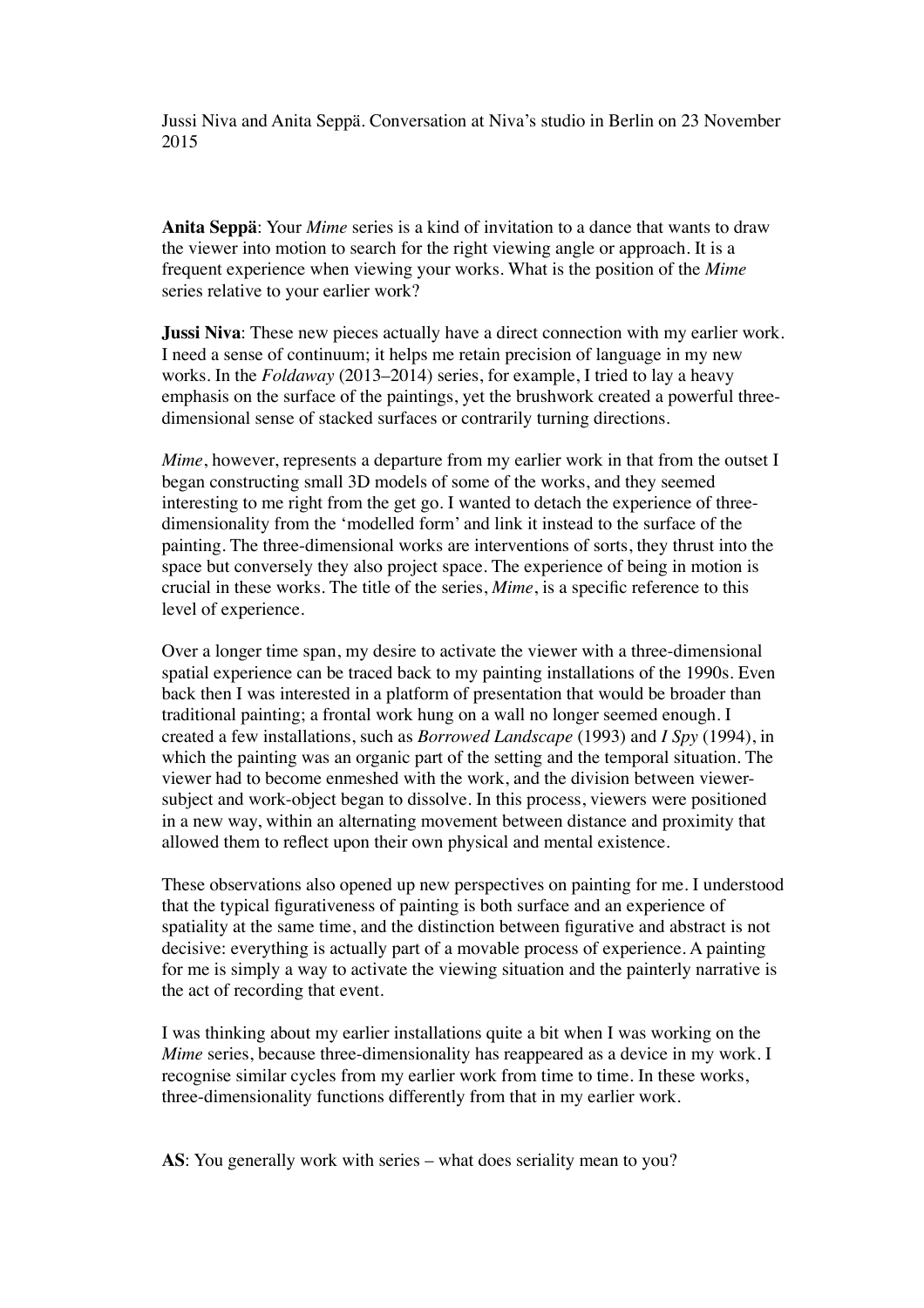**JN**: I do have a habit of classifying works completed within a certain period as series. However, seriality as such, or repetition as the process of deconstructing the meaning of a motif, are not important to me. But serialisation may have to do with ordering, perhaps even with archiving. I want to maintain a continuum, a linguistic connection between my works, whatever the term 'linguistic' may signify in the individual series. The linguistic cannot really be pinpointed inside any individual works, as it were. Instead, it becomes manifest in the relationships between the works, in the differences between individual works and in the shapes of the series.

**AS**: The works in the *Mime* series remind me at times of cubism, particularly the early monochromatic work of Pablo Picasso and Georges Braque, in which the two and three-dimensional planes merge to construct a new spatial experience. Were such art historical references important to you when you were making the *Mime* series?

**JN**: My way of breaking down the structure of space into planes and employing several different perspectives in the same space can of course be associated with cubism. Like the cubists, I disrupt the pictorial space built on a linear one-point perspective to make something previously unseen visible; I offer viewer-subjects an opportunity to situate themselves more individually within the space-time around the work. The pale brown colour in the *Mime* series can also be associated with the material world of wood and paperboard in synthetic cubism. Such references are not conscious or predecided, however. Just like pictorial devices sometimes re-emerge cyclically from my own work, so references may intuitively be assimilated from art history that then define the process.

I am currently painting two-dimensional surfaces and three-dimensional objects in parallel. Paradoxically, I have noticed that I work with them in opposite directions spatially. I construct two-dimensional works by painting a volume or by piercing the surface. When I paint three-dimensional pieces, I do it optically against a wall. I also personally associate this method with reliefs and the experience of depth in them.

**AS**: I wanted to ask about the special pale brown colour in *Mime*. It gives rise to intense sensory experiences and seems at times to invite the viewer to enter the crevices or 'bosoms' opened up by the painting. And the next moment the surface of some other painting of yours may be freezing cold and repulse the viewer. How did you come up with such a palette?

**JN**: My primary aim with colours is to create spatial contrasts. The black I use is a mixture of dark violet and dark brown which, in a three-dimensional work in particular, begins to acquire spatial meanings. As a contrast to this experience, I use bright, compact surfaces. The pale brown colour is also a distinct world of spatial narrative. I deliberately try to link its many tones to three-dimensionality.

The pale brown colour is in fact one of the key determinants of the *Mime* series. The tints of brown that I use are super-sensitive. They are remembered through the sense of touch. I have talked about this colour with many of my colleagues and many of them have asked me what material I use for the brown surfaces. The sensory impact of my brown is so powerful that the colour is often not regarded as paint at all. It is perceived as skin, wood, a cosmetic surface, and so on.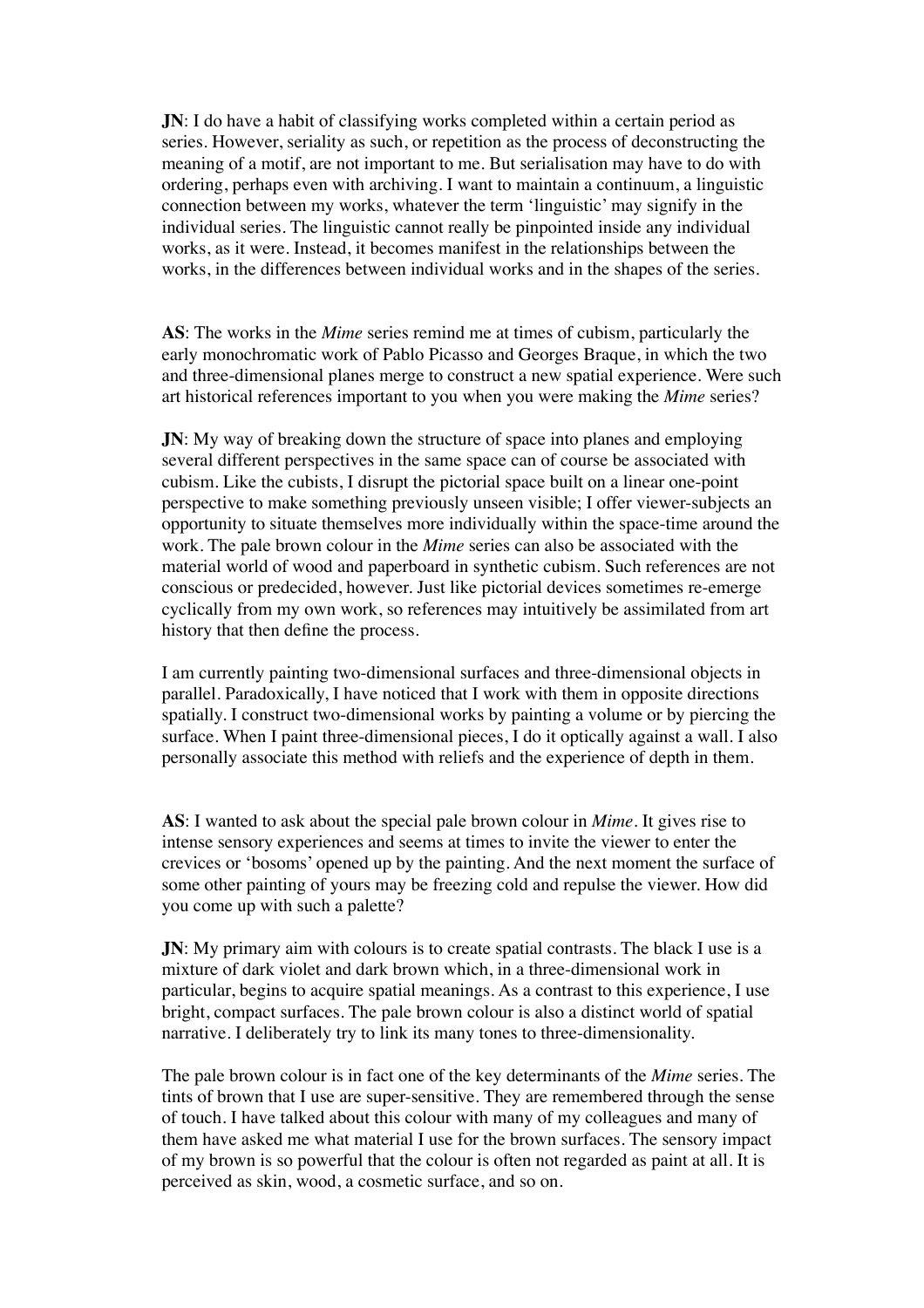**AS**: The way you address two and three-dimensionality often seems to draw the viewer in towards the works, yet at the same time the unexpected deflections of the gaze, the fractures, sharp angles and breaks also seem to prevent ingress or close the work off. Aesthetic experiences engendered by your works are disturbances of sorts, they are paradoxes, cacophonic time-spaces or irregularities of rhythm.

**JN:** Your view of the works simultaneous pulling and repulsing the viewer-subject is quite correct. The surfaces in my work do indeed break up and search for direction. For me, the sharp angles are above all points where the surface of the painting makes a turn, disrupting its frontality, which immediately makes the work more interesting. Viewers find themselves in a danger zone or embroiled in something that exists independently of them.

The eventfulness in my works is generally not logical; I am interested in seemingly impossible spatiality. I construct spatial paradoxes into my works, surfaces of collision or friction that seem to lead to a destination. The situation is a bit similar to groping one's way blindly in a new environment.

**AS**: Does this aesthetic disruption or search for unexpected experiential turning points also involve a social issue for you? Some sort of aesthetic anarchism?

**JN**: I like the idea of aesthetic anarchism, but I have no wish to promote some clear message or make myself heard. I do not believe in intact narratives. The anarchism in my works is more of a search for a counterbalance to everyday apathy or uninterestingness. I search for challenges and try to disrupt existing assumptions.

**AS**: Perhaps the anarchy in your work is primarily of form or language. Your paintings refuse to become objects, as it were. They are like endless processes of looking or leading the eye astray, they require one to surrender to the work, otherwise nothing will happen.

**JN**: That's right, an active process of perception is much more important than what these works look like. In the case of the three-dimensional works, I must of course consider the issue of plasticity. But I do not want the plasticity to be classical, it too must be disrupted in some way. Instead of constructing interesting forms, I decompose structures of space-time into images, offering the viewer surfaces for identification, the experience of which goes beyond the traditional perspectival illusion.

**AS**: The form language and palette you use to construct the *Mime* series are minimalistically compressed and the range of devices carefully defined. I am fascinated by the sense that this sparsity seems to build up into a systematic, almost geometric order – yet without being systematic or mathematic. The level of knowledge or experience that guides the viewer of your works is ultimately always intuition or inorganicity. That is a very special combination.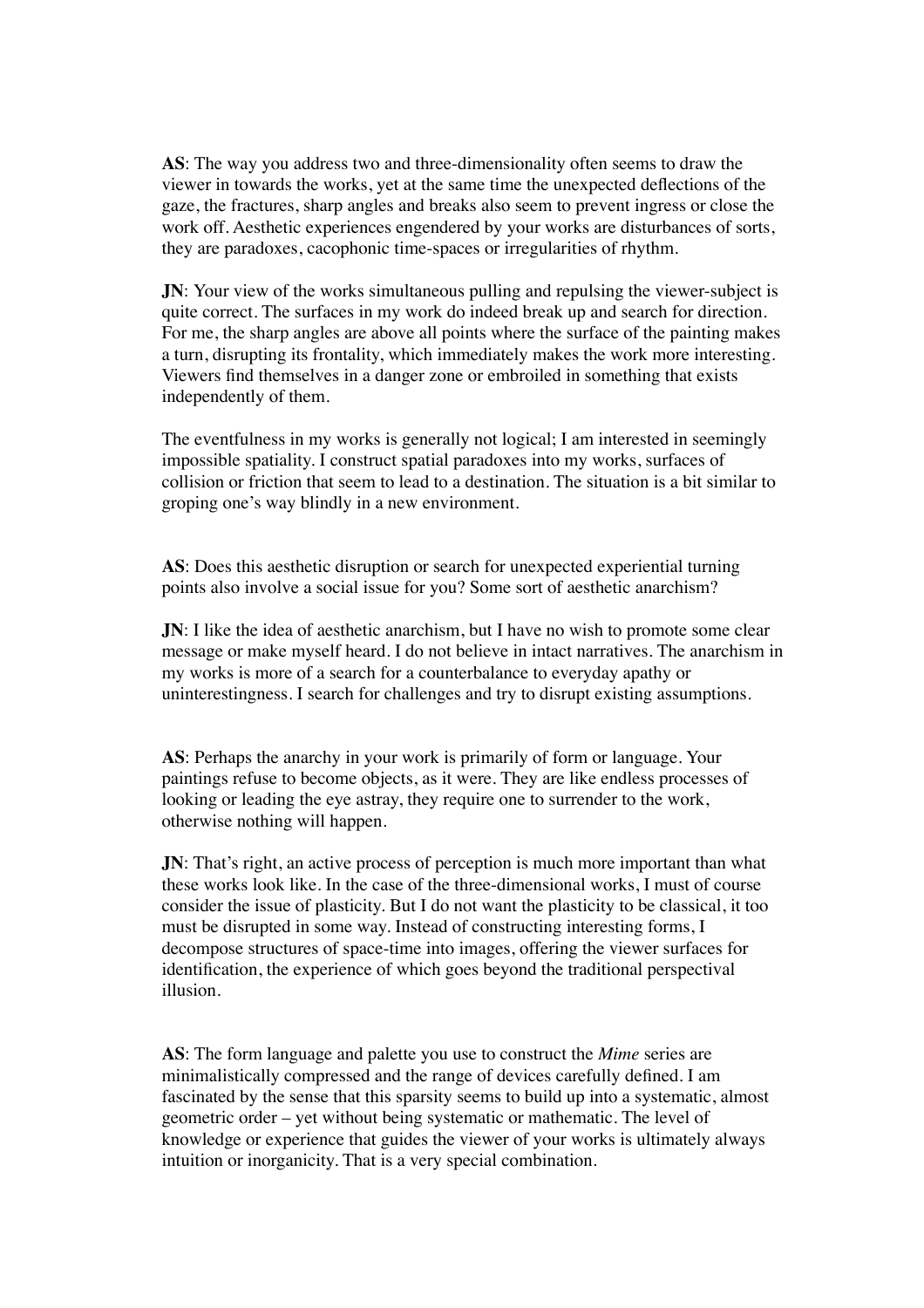**JN**: At first sight it does in fact seem like there are almost no devices, yet if you surrender to the work you'll notice that devices do in fact exist. I do plan and reflect quite a lot on my works, and I hone their plasticity over a very long time. The alterations or variations of repetition are also carefully devised.

I need geometry for some reason. But my geometry is of a kind of cut-and-fold type. Dividing a plane into ever-smaller parts will always involve geometry or mathematics. But I have no interest in systematising the principles of spatial division. I am interested in intuitive progress instead. At the same time, I am very careful to keep the level of experience moving. Many people say that I am a sharp painter, that I have a stringent aesthetic. For me the important thing is that the logic of the works is sharp, the logic that makes things visible.

**AS**: The spatio-pictorial illusion, such as a realistic painting or a pictorial space built on a linear perspective, typically positions the viewer so that they find it relatively easy to maintain a fixed subject position from which to interpret the work, and make it into an object of the gaze. By contrast, an immersive experience or knowledge activates our entire physical sensory-perceptual being and blurs the boundary between the subject and the object. For me, the interpretation of your work revolves precisely around this difficult-to-verbalise level of knowledge or experience. The movement goes on and on.

**JN**: Precisely. There is no point of painterly knowledge or control! The spatial experience of my work cannot be fixed to any single cognitive or experiential point. Instead, the works in the *Mime* series are loaded with elements that lead to fracture, such as acute angles where the surface of the painting takes a surprising turn. I also deliberately use a forceful stroke technique to give the planes a spatial direction and an accelerating motion. Often, however, this conflicts with the three-dimensionality. I am intrigued by such disturbances, violation or intervention.

**AS**: What about other art forms? The powerful sense of movement in your work often reminds me of the moving image or modern experimental music. Even sometimes of cacophony or disharmony, or surprising variations of a fast tempo and rhythm.

**JN**: I have actually named some of my works after musical associations. My works are built upon a kind of repetition or rhythm. I use the idea of tempo and rhythm in many ways. It is not so much seriality as the manifestation of change and variation. The temporal aspect of rhythm is revealed by disturbances of repetition. A regular rhythm is associated with an endless time axis. If there are events in my work, they consist of acceleration and disruption.

The other media of visual art are not particularly topical for me right now; I used to be much more interested in them. I have worked a bit with the moving image and photography, and I have used moving image projection techniques in my work. But my primary identity is that of a painter. Even at times when I have constructed my works with the aid of photography, I have seen myself a painter. You could also say that my paintings carry the other media inside them. For example, when I am taking photographs, I might be thinking that it enables me to manipulate colour with light,